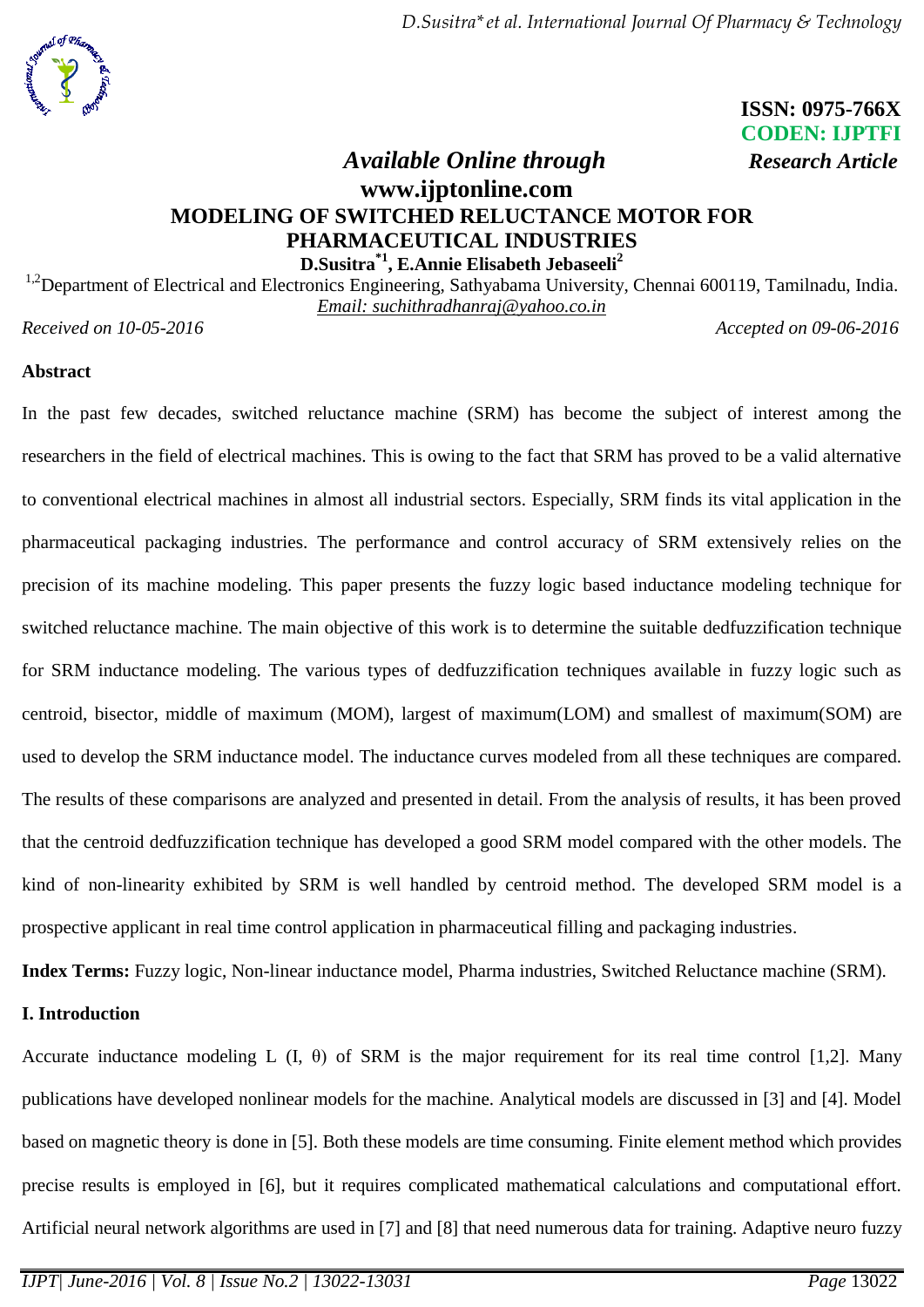*D.Susitra\*et al. International Journal Of Pharmacy & Technology*

inference system and statistical regression are implemented in [9-11]. In this paper, inductance model for SRM is built using fuzzy logic method from the fuzzy logic toolbox in MATLAB. Fuzzy Inference System (FIS) for SRM inductance model has been developed using various dedfuzzification techniques. The accuracy of all these models is compared. This paper has been organized as follows. The magnetization characteristics of SRM is discussed in section 2. Section 3 presents the SRM inductance model using various dedfuzzification techniques. The inductance model based on bisector function is presented in section 3.1. The inductance model based on middle of maximum function is presented in section 3.2. The inductance model based on largest of maximum function is presented in section 3.3. The inductance model based on smallest of maximum function is presented in section 3.4. The inductance model based on centroid function is presented in section 3.5. The comparison between the individual dedfuzzification function models and actual magnetization model from SRDaS is discussed in each section. Comparison of all these models are presented in section 4 and the conclusive remarks are discussed in section 5.

#### **II. Magnetization Characteristics of SRM**

Fig. 1 shows the highly non-linear inductance curves of a 6/4 pole SRM from SRDaS [12]. It shows the relation between the inductance with the current and rotor position. The curve is linear up to saturation after which the correlation between L and i is highly non-linear as  $\theta$  moves from unaligned (0 deg) to aligned position (45 deg). The parameters current, rotor position and inductance are extracted from these curves and utilized in building fuzzy inductance model based on various dedfuzzification techniques.





## **III. Fuzzy Logic Based Inductance Modelling of SRM Using Various Dedfuzzification Techniques**

The fuzzy inference system (Mamadani model) based inductance model for SRM is developed using fuzzy logic toolbox in MATLAB. There are two inputs to the, current and rotor position. The output of the model is  $L(I,\theta)$ . The magnetization data for SRM are taken from [12] for one electrical cycle with the ranges of  $0 \le I \le 25$  A,  $0 \le \theta \le 45$ deg and  $0.0014 \le L \le 0.02$  H.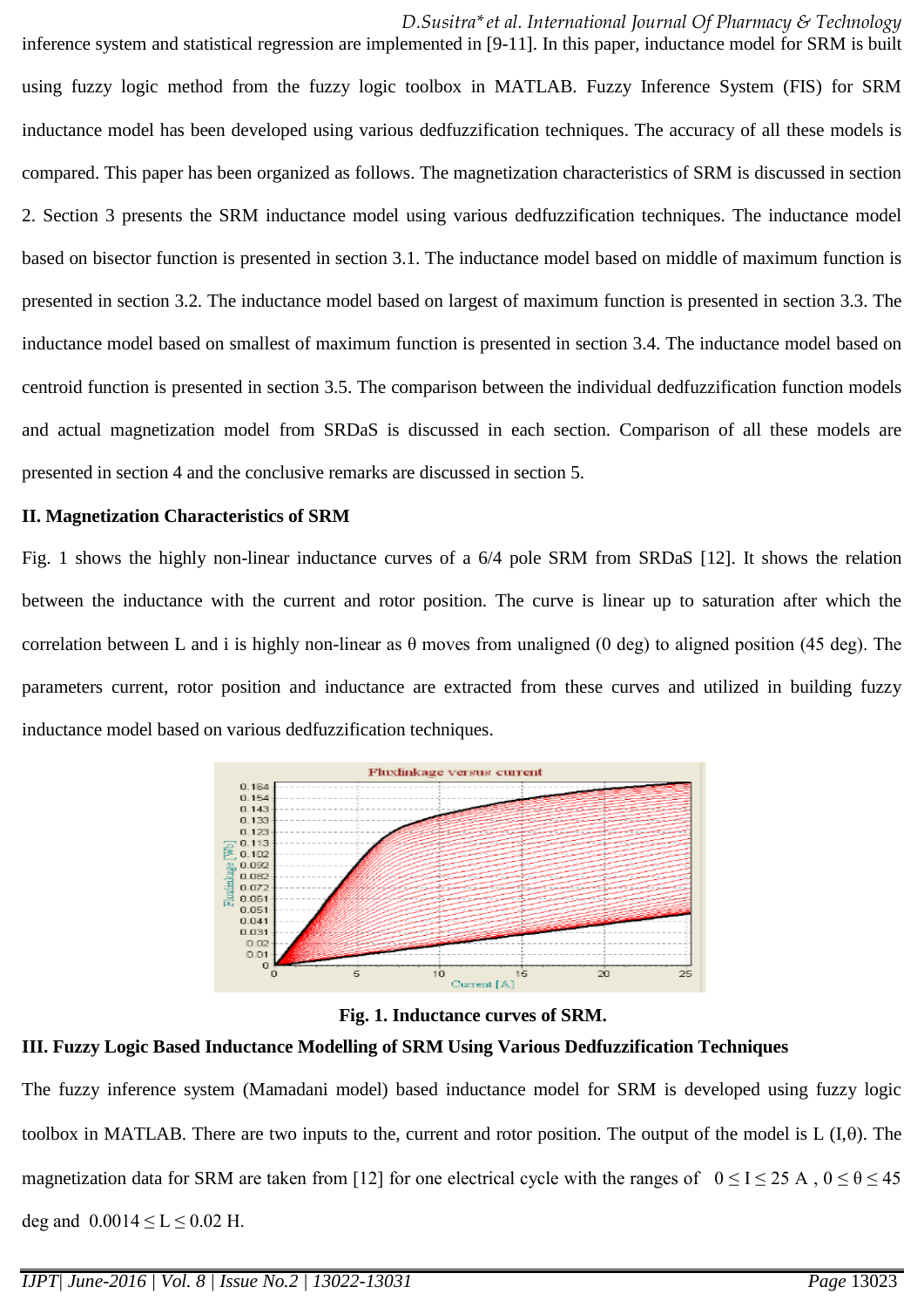#### **A. Inductance model of SRM using bisector method**

The comparison between the actual inductance values and the values predicted from bisector based FIS model is shown in Fig. 2. The results are analysed based the statistical error measures such as maximum absolute error(MAVE), Mean Absolute Error (MAE), sum of squared error (SSE) and Root Mean Square Error (RMSE).



**Fig.2. Comparison of actual and modeled L (I, θ).**

These errors are shown in Fig.3 and presented in Table.1. With the careful examination of errors, it is obvious that the FIS model using bisector function is not in good concurrence with the actual data and hence is non suitable for modelling the inductance parameters for SRM.

The maximum absolute error obtained in this model is 0.08128.



**Fig.3. Errors at various operating currents.**

|  |  | Table-1: Various errors in L $(I, \theta)$ using bisector model. |  |
|--|--|------------------------------------------------------------------|--|
|  |  |                                                                  |  |

| Inductance Errors | <b>RMSE</b> | <b>SSE</b>  | <b>MAE</b> | <b>MAVE</b> |
|-------------------|-------------|-------------|------------|-------------|
| 5A                | 0.082874    | 0.068681358 | 0.069904   | 0.0494      |
| 10A               | 0.084159    | 0.07082813  | 0.07067    | 0.0497      |
| 15A               | 0.086066    | 0.074073031 | 0.072133   | 0.07987     |
| 20A               | 0.087383    | 0.076357148 | 0.073185   | 0.08105     |
| 25A               | 0.087914    | 0.077288482 | 0.073556   | 0.08128     |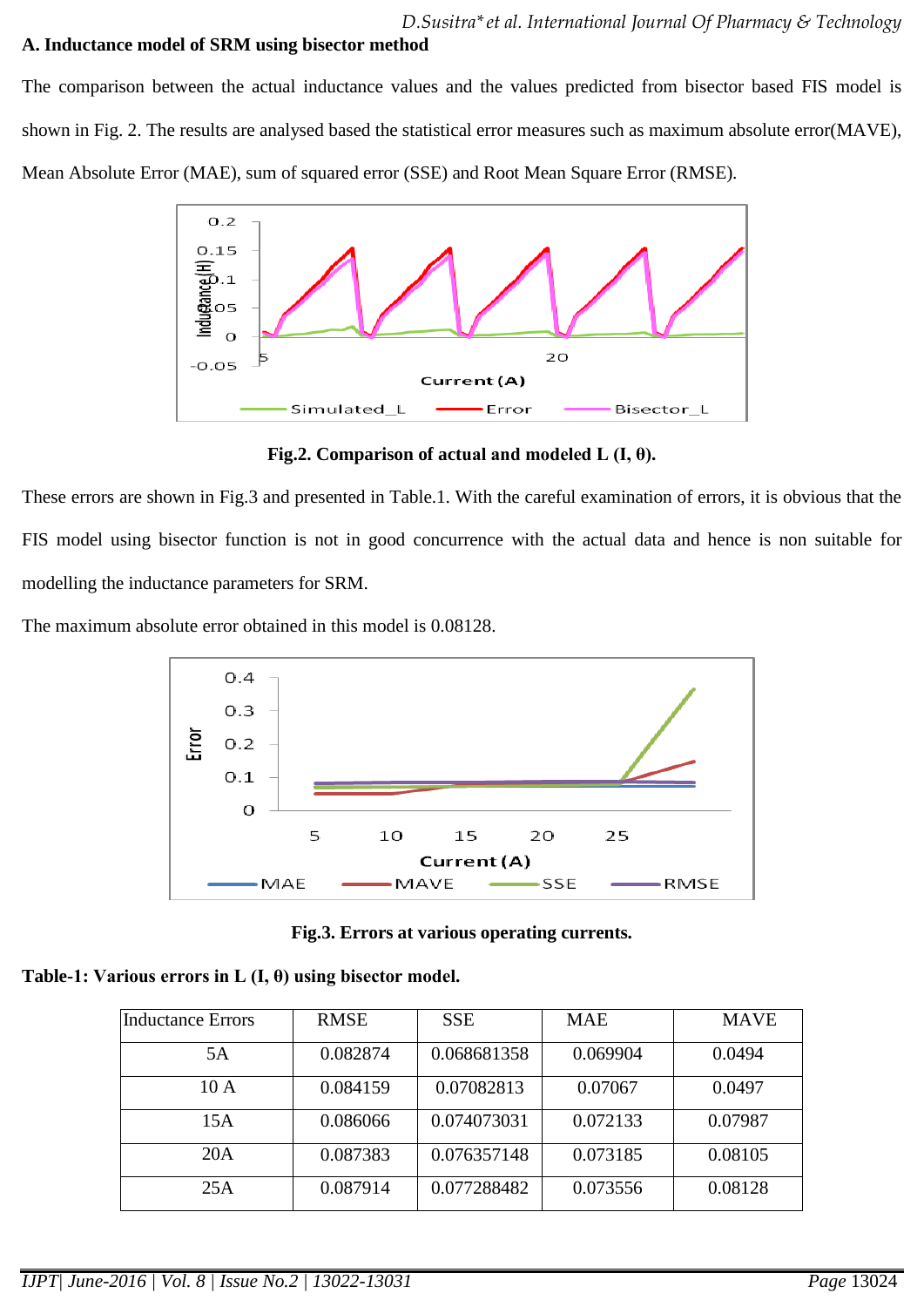$\overline{\phantom{a}}$ 

## **B. Inductance model of SRM using middle of maximum method**

The comparison between the actual inductance values and the values predicted from MOM based FIS model is shown in Fig. 4. The various errors are shown in Fig.5 and presented in Table.2. With the careful examination of errors , it is obvious that the FIS model using MOM function is not in good agreement with the actual data and hence is non suitable for modelling the inductance parameters for SRM.



**Fig.4. Comparison of actual and modeled L (I, θ).**

| Table-2: Various errors in L $(I, \theta)$ using MOM model. |  |  |  |  |  |  |
|-------------------------------------------------------------|--|--|--|--|--|--|
|-------------------------------------------------------------|--|--|--|--|--|--|

| <b>Inductance Errors</b> | <b>RMSE</b> | <b>SSE</b> | <b>MAE</b> | <b>MAVE</b> |
|--------------------------|-------------|------------|------------|-------------|
| 5A                       | 0.082962    | 0.06882637 | 0.071344   | 0.0486      |
| 10A                      | 0.083811    | 0.07024241 | 0.07165    | 0.0473      |
| 15A                      | 0.086152    | 0.07422143 | 0.073587   | 0.076667    |
| 20A                      | 0.087169    | 0.07598429 | 0.074475   | 0.07785     |
| 25A                      | 0.087566    | 0.07667889 | 0.07464    | 0.07808     |



**Fig.5. Errors at various operating currents**

With the careful observation from the comparison charts and error values , it is evident that the FIS model using MOM function is not showing any agreement with the actual results and proves to be non suitable for modelling the nonlinear SRM parameters. The maximum absolute error obtained in this model is 0.07808.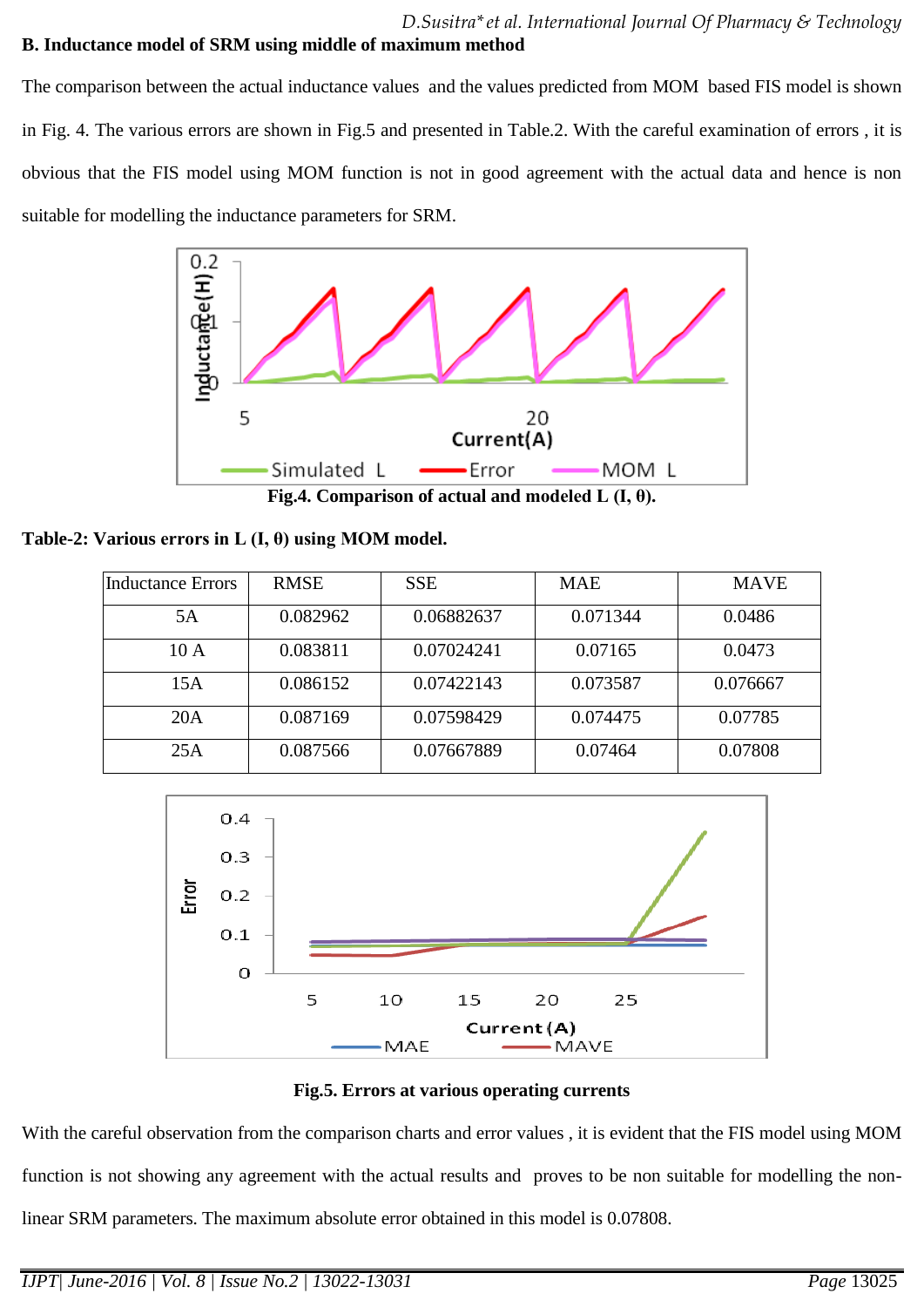# *D.Susitra\*et al. International Journal Of Pharmacy & Technology*

## **C. Inductance model of SRM using largest of maximum method**

The comparison between the actual inductance values and the values predicted from LOM based FIS model is shown in Fig. 6. The various errors are shown in Fig.7 and presented in Table.3. With the careful examination of errors, it is obvious that the FIS model using LOM function is not in concurrence with the actual data and hence is non suitable for modelling the inductance parameters for SRM. The maximum absolute error obtained in this model is 0.08288.



**Fig.6. Comparison of actual and modeled L(I, θ).**

**Table-3: Various errors in L (I, θ) using LOM model.**

| Inductance Errors | <b>RMSE</b> | <b>SSE</b>  | <b>MAE</b> | <b>MAVE</b> |
|-------------------|-------------|-------------|------------|-------------|
| 5A                | 0.085477    | 0.073062638 | 0.074884   | 0.0526      |
| 10A               | 0.088366    | 0.07808533  | 0.07753    | 0.0529      |
| 15A               | 0.088611    | 0.078519151 | 0.077047   | 0.081467    |
| 20A               | 0.088642    | 0.078573748 | 0.076795   | 0.08265     |
| 25A               | 0.088908    | 0.079046242 | 0.07678    | 0.08288     |



**Fig.7. Errors at various operating currents.**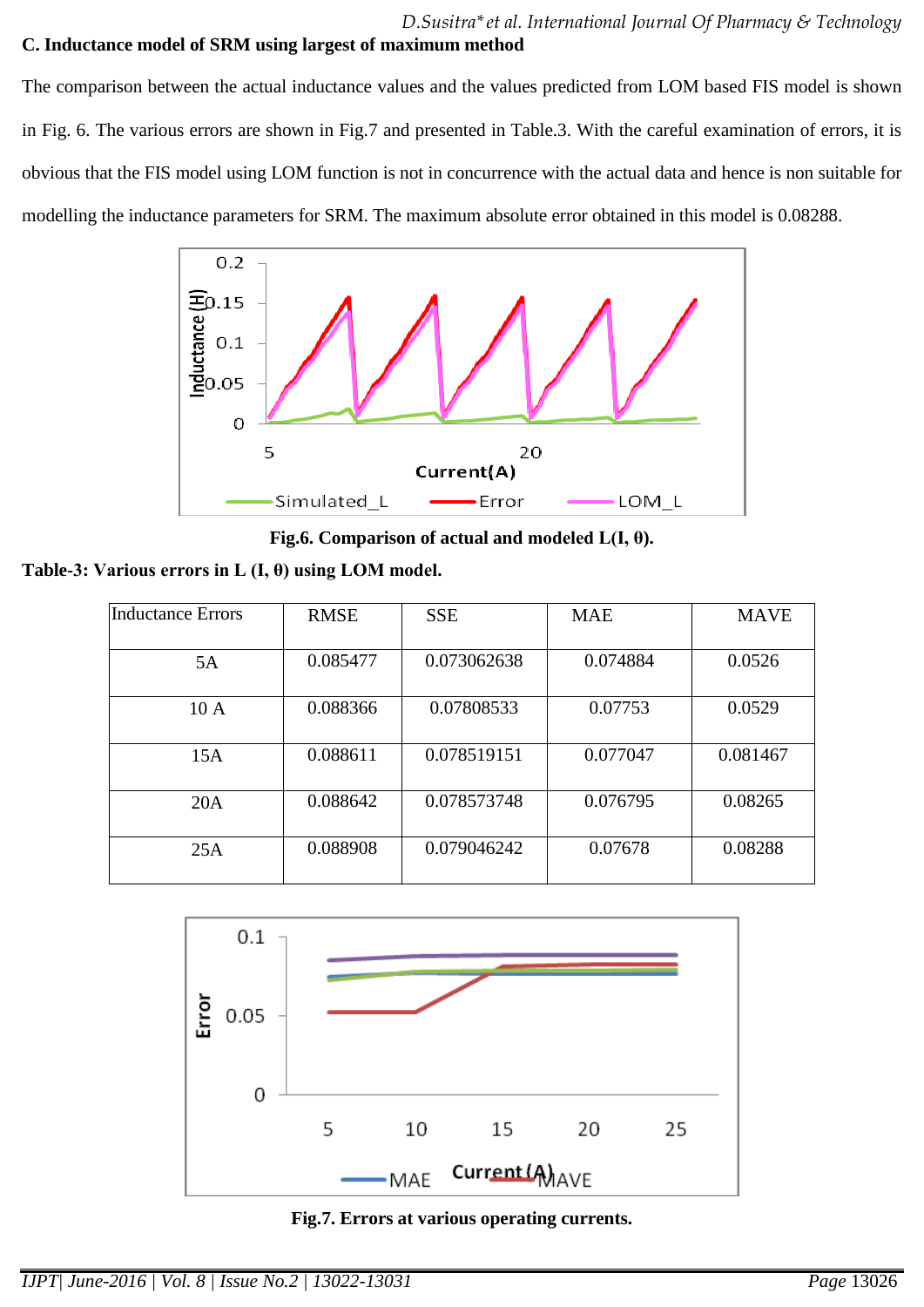## **D. Inductance model of SRM using smallest of maximum method**

The comparison between the actual inductance values and the values predicted from SOM based FIS model is shown in Fig. 8. The various errors are shown in Fig.9 and presented in Table.4. With the careful examination of errors, it is obvious that the FIS model using SOM function is not in concurrence with the actual data and hence is non suitable for modelling the inductance parameters for SRM. The maximum absolute error obtained in this model is 0.07328.

**Table-4: Various errors in L (I, θ) using SOM model.**

| <b>Inductance Errors</b> | <b>RMSE</b> | <b>SSE</b> | <b>MAE</b> | <b>MAVE</b> |
|--------------------------|-------------|------------|------------|-------------|
| 5A                       | 0.080154    | 0.06424715 | 0.067896   | 0.0446      |
| 10A                      | 0.079308    | 0.06289741 | 0.06615    | 0.0417      |
| 15A                      | 0.083391    | 0.06954016 | 0.070327   | 0.071867    |
| 20A                      | 0.085774    | 0.07357099 | 0.072605   | 0.07305     |
| 25A                      | 0.086304    | 0.07448442 | 0.072948   | 0.07328     |



**Fig.8 Comparison of actual and modeled L (I, θ)** 



**Fig.9. Errors at various operating currents.**

# **E. Inductance model of SRM using centroid method.**

The comparison between the actual inductance values and the values predicted from centroid based FIS model is shown in Fig. 10. From this figure, it is observed that there exists fair concurrence between the modelled and actual inductance values.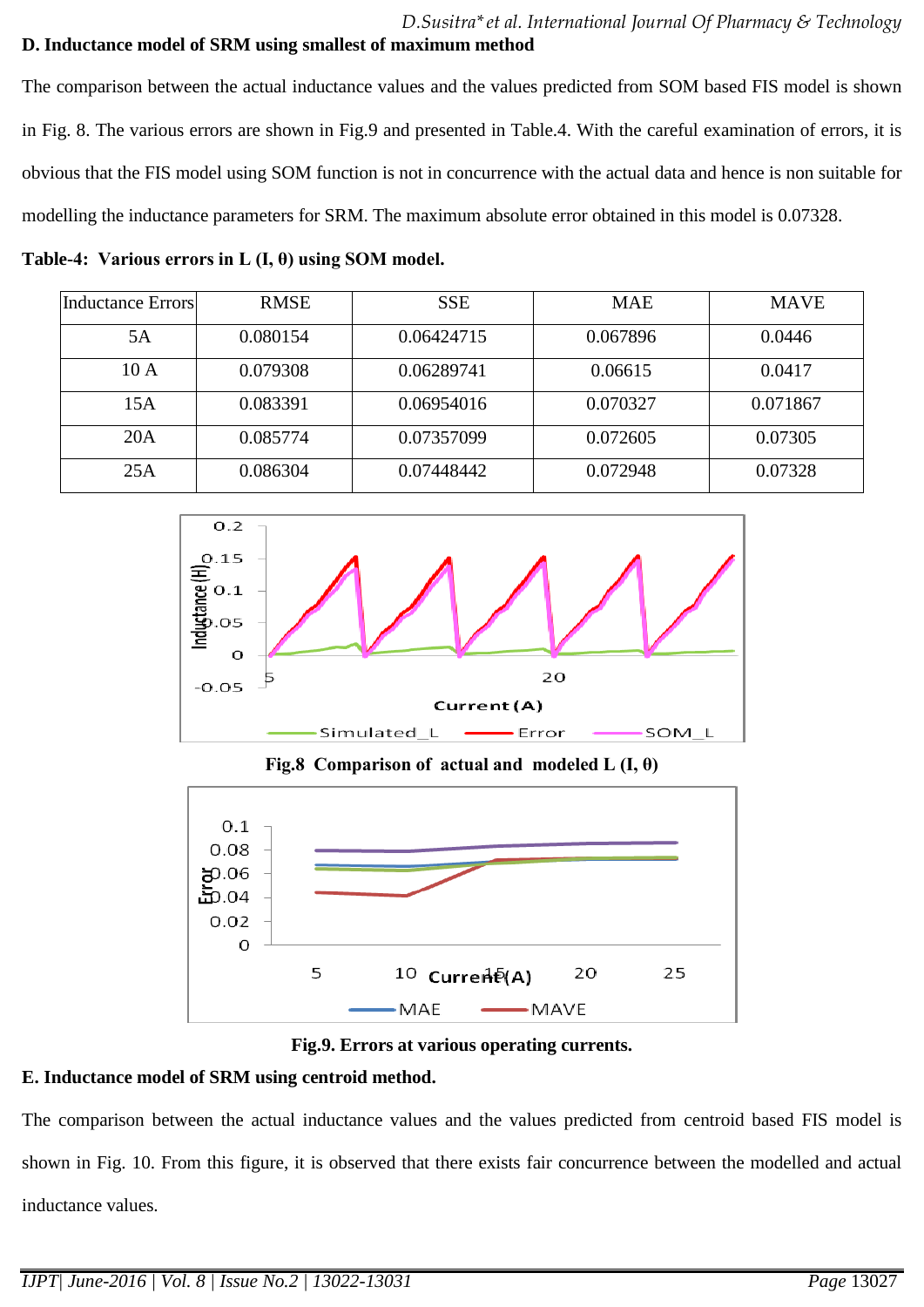

*D.Susitra\*et al. International Journal Of Pharmacy & Technology*

**Fig. 10. Simulated Vs FIS inductance profiles.**

The errors are shown in Fig.11 and presented in Table.5. With the careful examination of errors, it is obvious that the FIS model using centroid function is in fair agreement with the actual results and proves to be the suitable for developing SRM model with lesser errors for the entire set of data range. The maximum absolute error obtained in this model is 0.00608.

#### **Table-5: Various errors in L(I, θ).**

| Inductance Errors | <b>RMSE</b> | <b>SSE</b>  | <b>MAE</b>  | <b>MAVE</b> |
|-------------------|-------------|-------------|-------------|-------------|
|                   |             |             |             |             |
| 5A                | 0.008373    | 0.000701127 | 0.006768    | 0.00364     |
|                   |             |             |             |             |
| 10A               | 0.00816     | 0.00066579  | 0.0074477   | 0.00566     |
|                   |             |             |             |             |
| 15A               | 0.006188    | 0.000382911 | 0.005667333 | 0.00608     |
|                   |             |             |             |             |
| 20A               | 0.005056    | 0.000255585 | 0.004726    | 0.00507     |
|                   |             |             |             |             |
| 25A               | 0.004665    | 0.000217612 | 0.0044512   | 0.00492     |
|                   |             |             |             |             |



**Fig. 11. FIS errors at various operating currents.**

## **IV. Comparison of SRM Inductance Models Using Various Membership Functions**

In this section, an overall comparison of the L  $(I,\theta)$  models developed from various FIS Defuzzification techniques is presented. Fig.12 shows the graphical representation of different types of errors occurred from various Defuzzification techniques. The nonlinear mapping surface of  $L(I,\theta)$  is shown in Fig.13.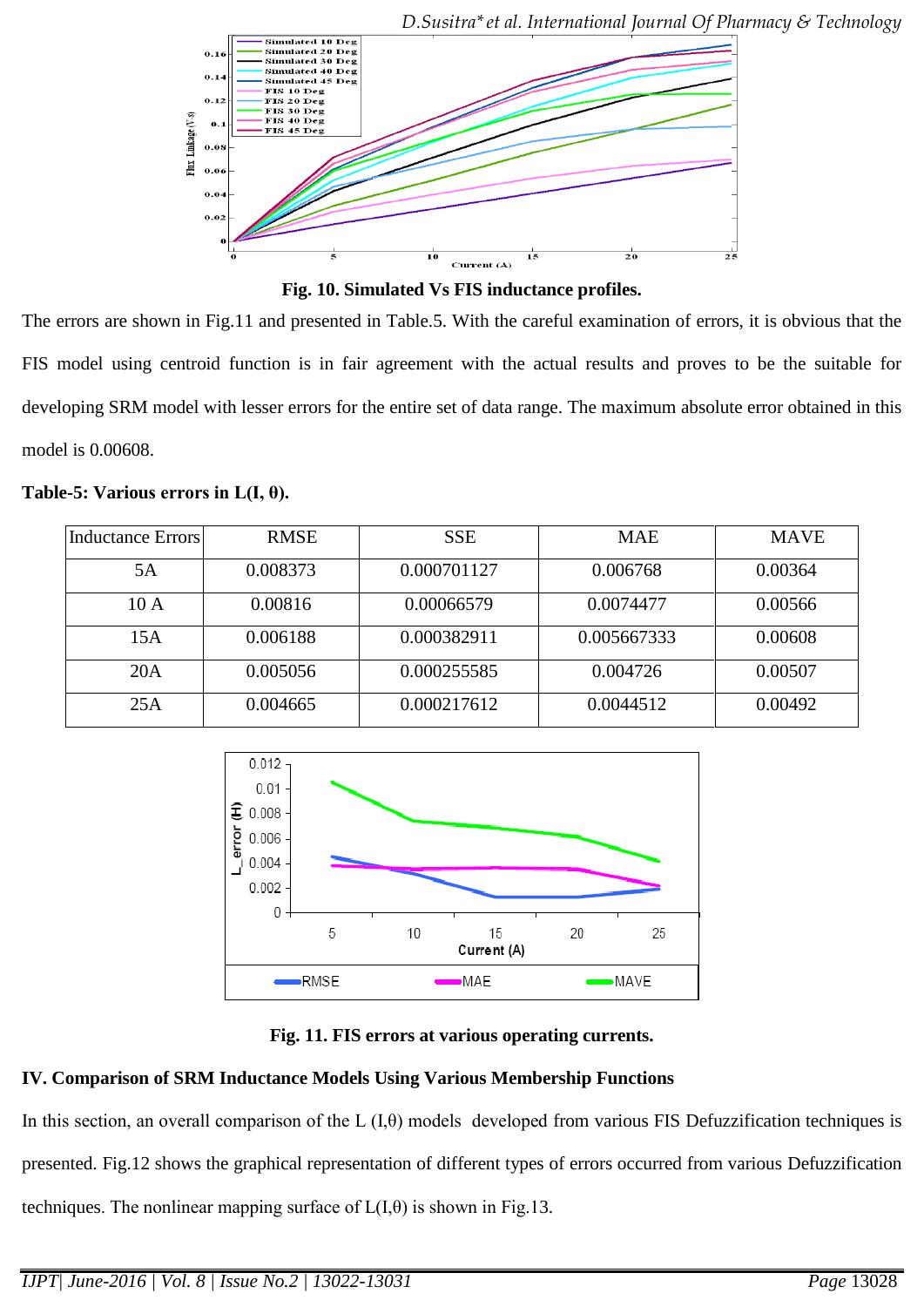

**Fig.12. Errors at various operating currents.**



**Fig.13. Nonlinear mapping surface of L(I, θ).**

Apart from graphical representation, The quantity of errors from various Defuzzification techniques are tabulated in Table-6. From the comparison charts and error table, it is observed that the errors in LOM, MOM and bisector are very high. Compared to this, the errors in SOM is lesser. But still these errors are not within tolerant accuracy limits. From the overall observation, it is inferred that the centroid based SRM model has the least errors. Compared with all the other models, this L (I,θ) model of SRM is tested to be in fair agreement with the training data used for modeling. The error values are well within the tolerance limits.

**Table-6: Comparison of L (I,θ) errors from various Defuzzification techniques.**

| Types       | For $\theta$ varying from 0 to 45 deg at each phase current 1 to 25A |            |            |            |            |  |
|-------------|----------------------------------------------------------------------|------------|------------|------------|------------|--|
| of Errors   | <b>Bisector</b>                                                      | <b>MOM</b> | <b>LOM</b> | <b>SOM</b> | Centroid   |  |
| <b>RMSE</b> | 0.0857                                                               | 0.085552   | 0.08801    | 0.083035   | 0.006668   |  |
| <b>SSE</b>  | 0.367228                                                             | 0.365953   | 0.3872871  | 0.3447401  | 0.00222302 |  |
| <b>MAE</b>  | 0.071889                                                             | 0.073139   | 0.0766071  | 0.0699851  | 0.0058120  |  |
| <b>MAVE</b> | 0.14828                                                              | 0.14828    | 0.14828    | 0.14828    | 0.01826    |  |

## **V. Conclusion**

In this paper, a inductance model for a 3 phase, 6/4 pole switched reluctance machine is developed. The main objective of this work to determine the suitable defuzzification function for SRM modelling has been met. The FIS based SRM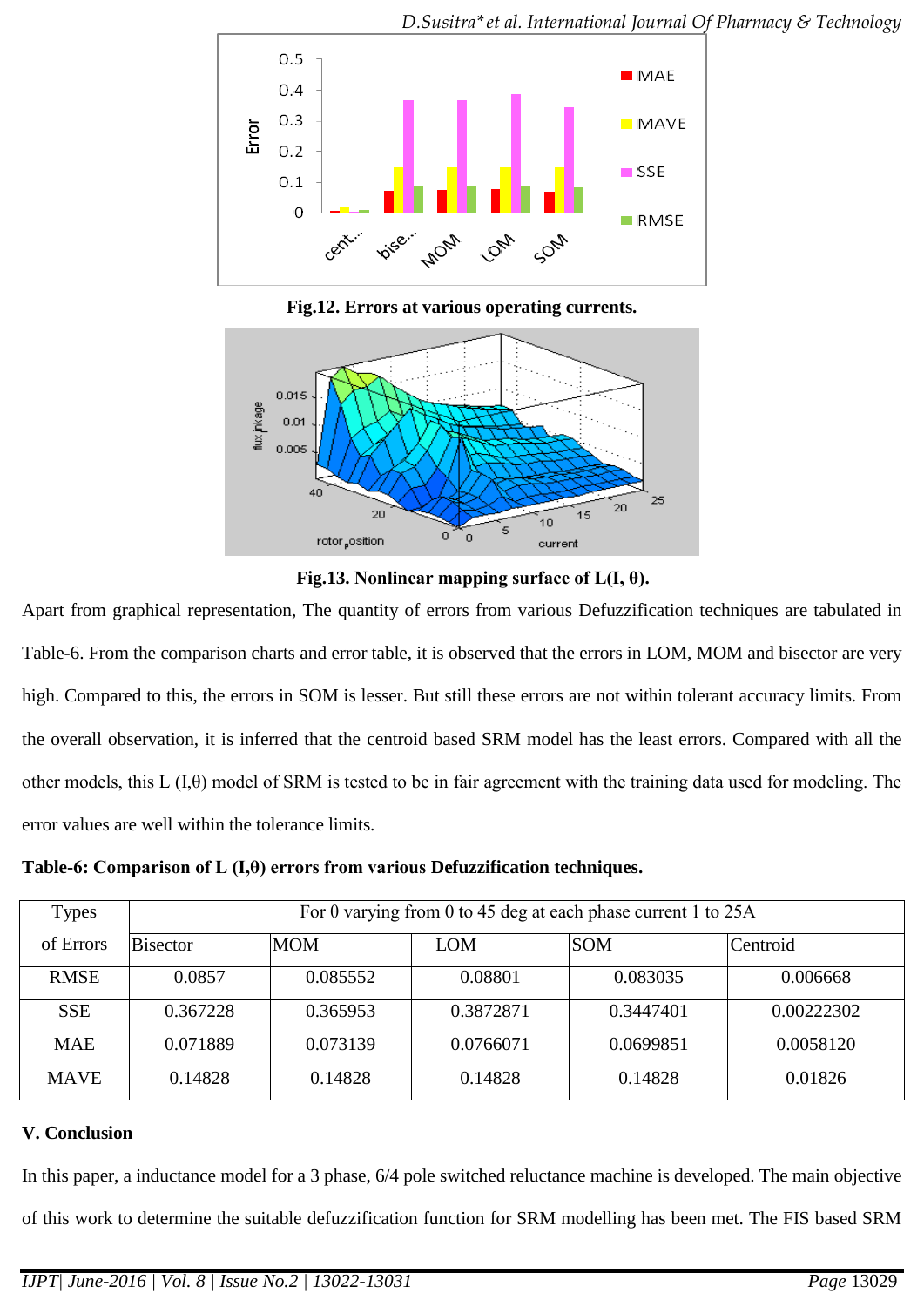*D.Susitra\*et al. International Journal Of Pharmacy & Technology* inductance models using various fuzzy defuzzification techniques such as bisector, MOM, LOM, SOM and centroid are built. The developed inductance models are tested with the actual inductance values obtained from SRDaS. The comparative analysis is discussed. From the performed analysis on all the inductance models, it is noted that the model built from centroid based defuzzification function is in fair concurrence in accordance to the actual set of magnetization data. The developed FIS based SRM inductance model using centroid function has a very simple structure, fast computational speed and characteristic of robustness and presents a good performance when applied to modeling, prediction and real time control across all industrial sectors especially in pharma industries.

#### **References**

- 1. Krishnan R.Switched reluctance motor drives. Modeling, Simulation, analysis, design and Applications Boca Raton, FL:CRC.2001.
- 2. Susitra, D.and Paramasivam S. (2014). Non-linear flux linkage modeling of switched reluctance machine using MVNLR and ANFIS, vol. 26, no. 2, pp. 759-768.
- 3. Hai-Jin Chen, Jiang, D.Q. & Yang, J. (2009), A new analytical model for switched reluctance motors, IEEE Transactions on Magnetics, Vol. 45, No. 8, pp. 3107-3113.
- 4. Pavol Rafajdus, Ivan Zrak and Valeria Hrabovcov (2004), Analysis of the switched reluctance motor (SRM) parameters, Journal of Electrical Engineering, Vol. 55, No. 7-8, pp.195-200.
- 5. Shang-Hsun Mao, Dorrell D. and Tsai M.C. (2009), Fast analytical determination of aligned and unaligned inductance in switched reluctance motors based on a magnetic circuit model, IEEE Transactions on Magnetics, Vol. 45, No. 7, pp.2935-2942.
- 6. Baltazar Parreira and Silviano Rafael (2005), Obtaining the magnetic characteristics of an 8/6 switched reluctance machine: from FEM analysis to the experimental tests IEEE Transactions on Industrial Electronics, Vol. 52, No. 6, pp. 1635-1643.
- 7. Jun Cai and Zhiquan Deng (2013), Offline and online modelling of switched reluctance motor based on rbf neural networks, Journal of electrical engineering, Vol. 64, No. 3, pp. 186-190.
- 8. Zhengyu Lin, Doanld S. Reay, Barry. W.Williams and Xiangning He, Online modelling for switched reluctance motors, IEEE Transactions on Industrial electronics, Dec 2007,vol.54,no.6.
- 9. Susitra, D., and S. Paramasivam, [Estimation of phase inductance profile in a three-phase 6/4 pole switched](http://www.inderscience.com/info/inarticle.php?artid=64648)  [reluctance machine,](http://www.inderscience.com/info/inarticle.php?artid=64648) [International Journal of Power Electronics,](http://www.inderscience.com/jhome.php?jcode=ijpelec) vol 6, no.3, pp.257- 275.